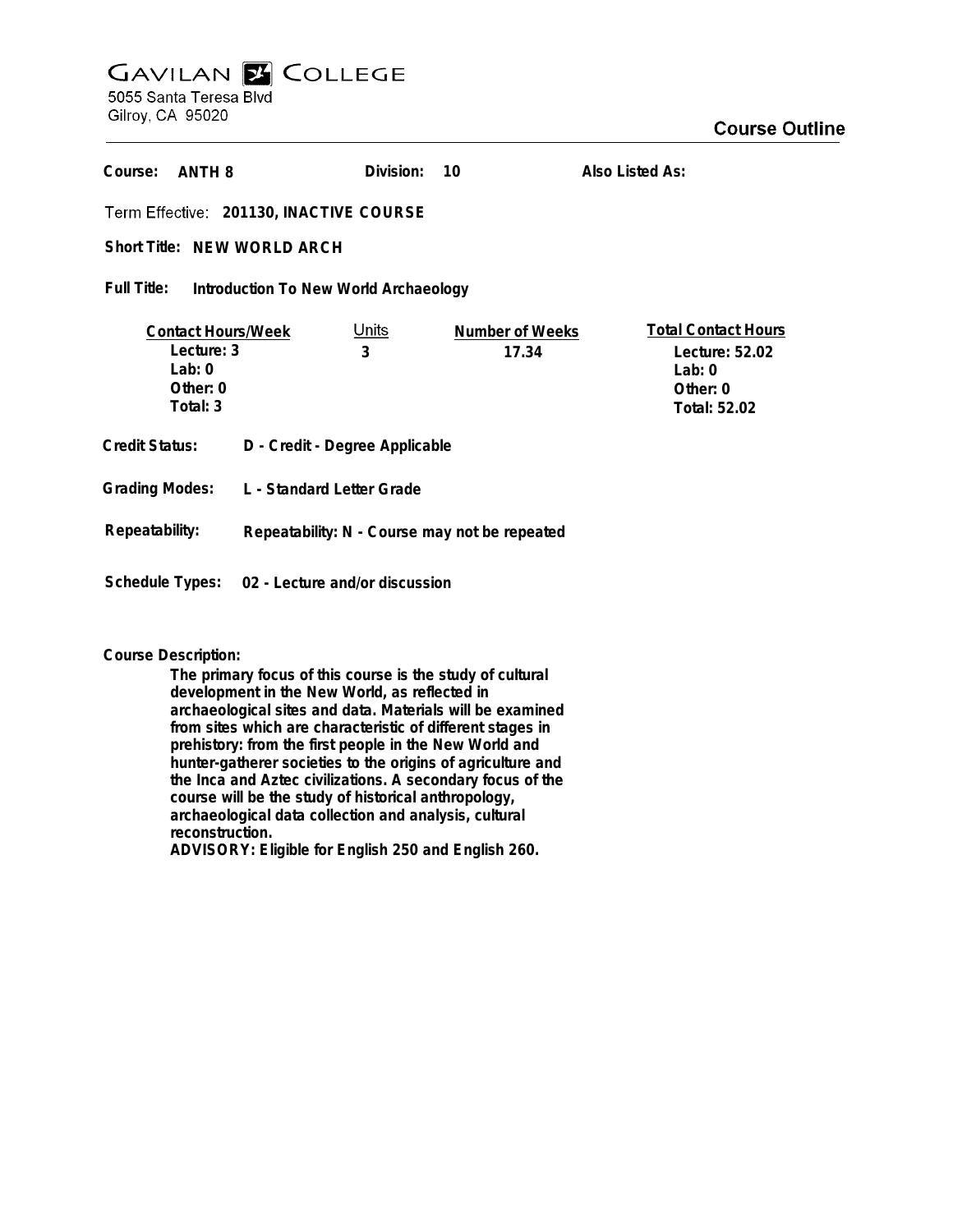**ARTICULATION and CERTIFICATE INFORMATION Associate Degree: GAV D2, effective 200670 CSU GE: CSU D1, effective 200670 IGETC: IGETC 4A, effective 200670 CSU TRANSFER: Transferable CSU, effective 200670 UC TRANSFER: Transferable UC, effective 200670**

## **PREREQUISITES:**

#### **COREQUISITES:**

### **STUDENT LEARNING OUTCOMES:**

**1. By week 5 (first exam), the student should be able to identify New World Paleo-Indian sites of major importance; perform basic measurements and classification of stone tools; discuss Pleistocene geography as related to the Siberian land bridge; define artifacts, activity areas, sites and how these are classified by archeologists; have a basic understanding of probability sampling and be able to draw a random sample for a potential "excavation." 2. By week 12 (second exam), the student should be able to discuss hunter-gatherers of the major ethnographic areas, as related to the archeological record; understand "modelling" of human activity in terms of hunter-gatherer subsistence and settlement patterns; outline the different theories on the origin of agriculture; have an understanding of the early development of social complexity out of these original hunting bands.**

**3. By week 17, the student should be able to discuss the major sites and sequences of Mesoamerican and Andean civilizations; understand the ecological basis for statelevel development; understand how an archeologist uses very specific kinds of artifacts to derive information on social structure; know the basic legislation covering archeological resources, and understand the dilemma of contract archeology in California today. Note:**

**Archeology holds a certain romance or fascination for many people, and in this course concentration will be on information that is both interesting to the student, and meaningful in the course of the evolution of society. The general education goals include increased awareness of cultural differences, as seen in the archeological record of various societies; an understanding of physical evolution and modern Homo sapiens' place in the fossil record; an appreciation for archeological sites and artifacts as irreplaceable cultural resources; a familiarity with dating techniques and controversies within the field that will allow students to recognize and evaluate archeological phenomena in the media today.**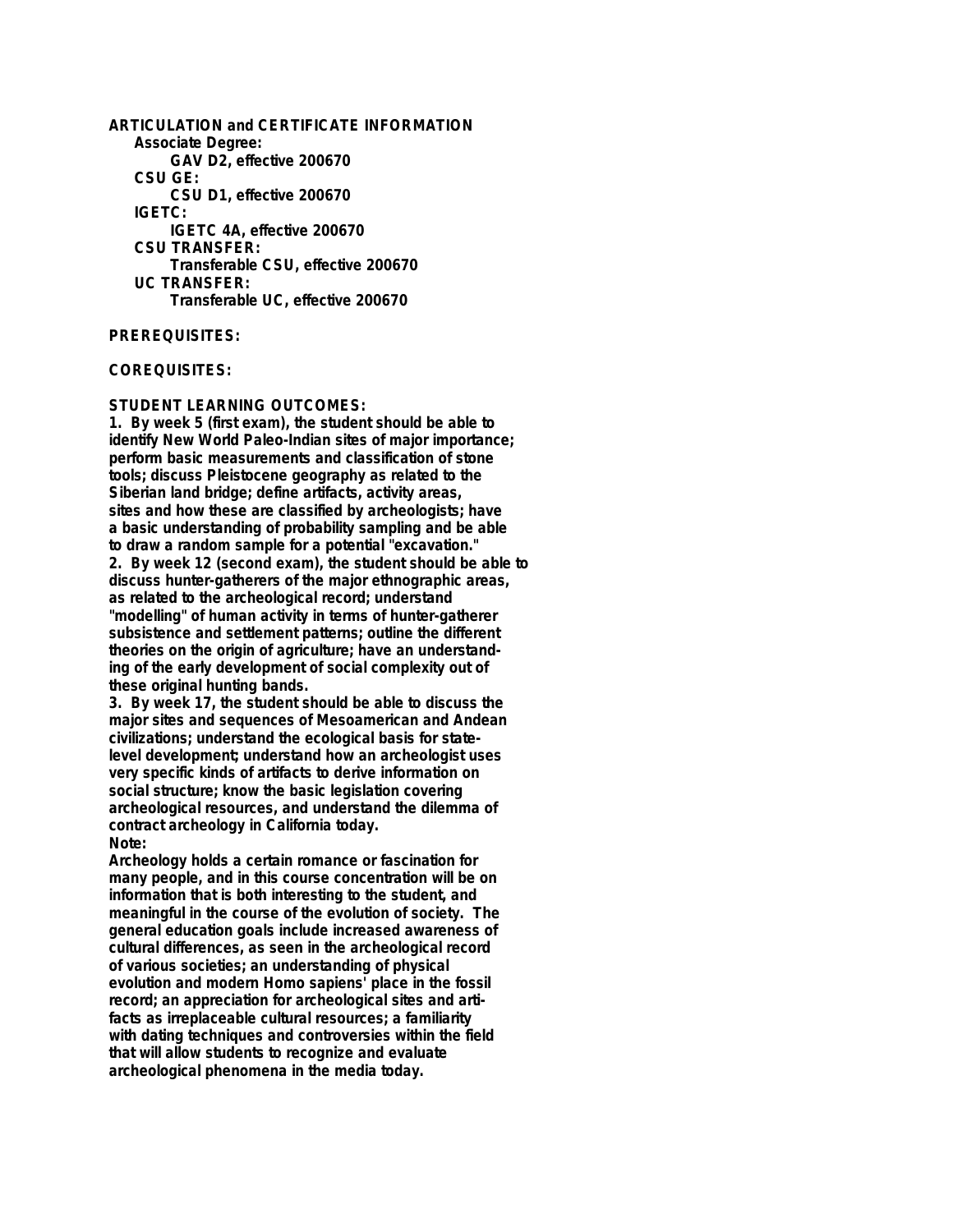**TOPICS AND SCOPE: Inactive Course: 10/25/2010 Note On Reading Assignments: Chapters from the text (Fagan 1980) are referred to as Ch l, 2 and so forth. Those from other reference sources (see reference materials) are listed as Fagan l, 2, etc. 1 3 Introduction to, and the history of, archeology: The science of anthropology and archeology; Goals of archeological research. Reading: ch 1, 18. 2-3 6 Earliest human ancestors: hominoids and hominids; the Ice Ages and Neanderthal cavedwellers; the basics of stone tool analysis. Reading: Ch 13, pp 330-344; Fagan 1,2. 4-5 6 First settlement of the New World: The Siberian Land Bridge; Paleo-indians of North and South America; Archeological Dating. Reading: ch 6,7; MacNeish 4,10. 6 3 Site formation processes: artifacts, activity areas and the archeological record. Survey and excavation strategies; Sampling. Reading: Ch 4, 5. 7 3 Hunter-Gather Archeology: Introduction to Ethnographic Hunter-Gatherers (Artic and North Woodlands, Australia, Kalahari Desert); the prehistory of Western North America. Reading: Ch 15; Handouts. 8-9 6 South American Hunter-Gatherers: Peru, Argentina, Tierra Del Fuego; Site function and subsistence patterns. Reading: Ch 9, 10; Handouts. 10 3 Origins of Agriculture: New World pland and animal domesticates; major theories of the origins of agriculture; cases from the American Southwest, Mesoamerica, Peru. Readings: Ch 12; Zubrow 16; Handouts. 1411 11 11 6 Formative Societies: North American Moundbuilders, Oaxaca, and the Valley of Mexico. Readings: Ch 17; Zubrow 24,26. 13 3 State-level Societies: The case of teutihuacan; Soatial analysis in archeology. Reading: Ch 16; Zubrow 12,19. 14-15 6 The prehistory of Andean South America: Regional and temporal sequences. Reading: Zubrow 15,17. 16 3 Data analysis in archeology: Cases from Central California, Methodology of cultural reconstruction. Reading: Ch 13,14 17 3 Cultural resource management and "contract" archeology. Summary and Review. 18 3 FINAL EXAMINATION**

**METHODS OF INSTRUCTION:**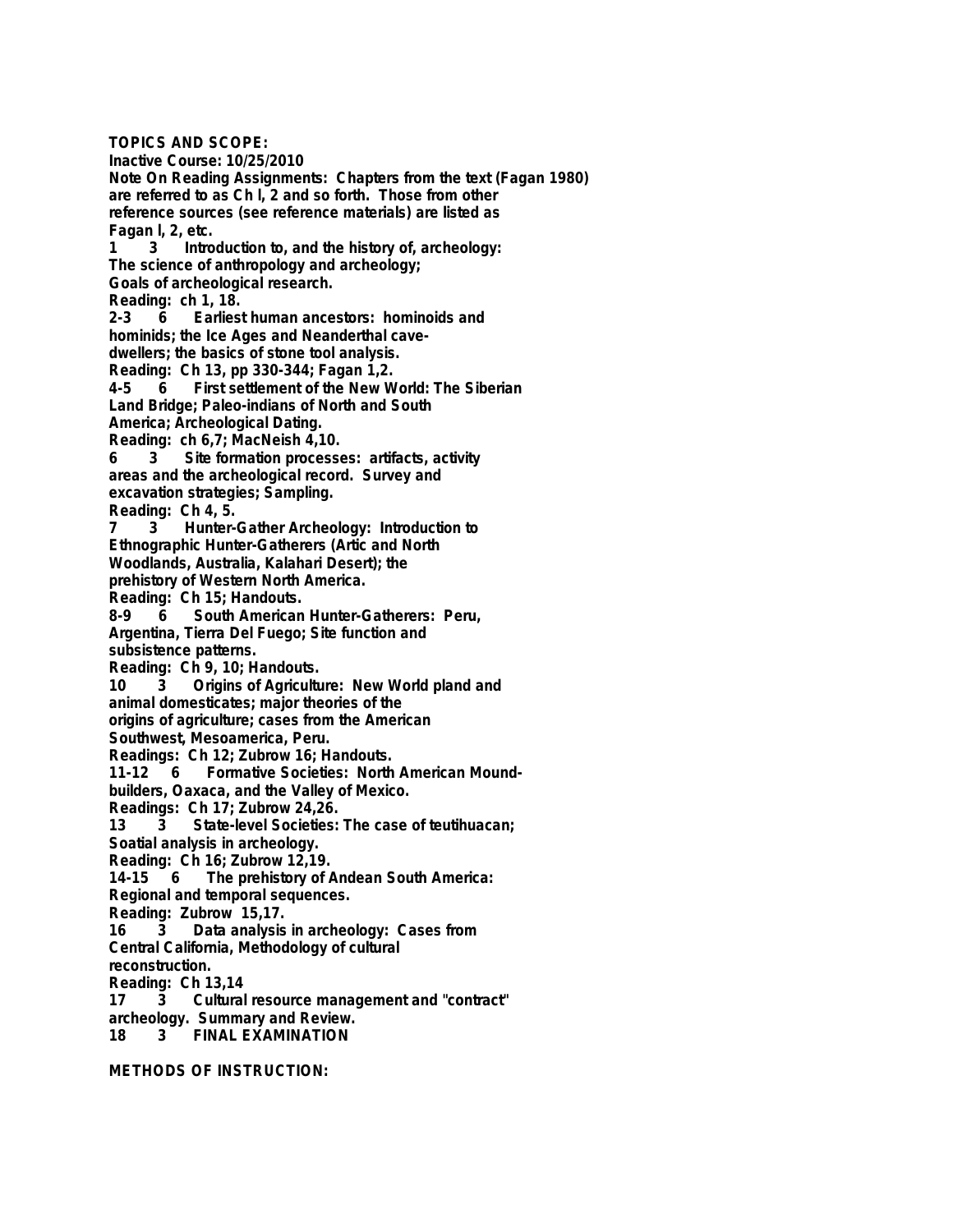**Instruction will be primarily lecture-oriented, with problem sets presented in class to encourage participation and discussion. The study of analytic procedures will be accomplished through the use of collections from local sites, as well as in the in-class exercises. These "hand-on" sessions will accompany lectures. Students will be evaluated on the basis of two exams, in addition to a final. The exams will involve basic data analysis, as well as a review of the readings and lecture material. METHODS OF EVALUATION: The types of writing assignments required: Written homework Reading reports Term papers The problem-solving assignments required: Field work The types of skill demonstrations required: Class performance Field work The types of objective examinations used in the course: Multiple choice Other category: Portfolio presentation of field work results and analysis, as well as library research. The basis for assigning students grades in the course: Writing assignments: Problem-solving demonstrations: 10% - 20% Skill demonstrations: 10% - 20% Objective examinations: 10% - 20% Other methods of evaluation:** 

## **REPRESENTATIVE TEXTBOOKS:**

**Fagan, Brian M. (2003) Ancient Lives: An Introduction to Archaeology and Prehistory. Second Edition. , or other appropriate college level text. Reading level of text: 13 grade. Verified by: E. Luna**

**SUPPLEMENTAL DATA: Basic Skills: N Classification: A Noncredit Category: Y Cooperative Education: Program Status: 1 Program Applicable Special Class Status: N CAN: CAN Sequence: CSU Crosswalk Course Department: ANTH CSU Crosswalk Course Number: 8 Prior to College Level: Y Non Credit Enhanced Funding: N Funding Agency Code: Y In-Service: N Occupational Course: E Maximum Hours: Minimum Hours: Course Control Number: CCC000435821**